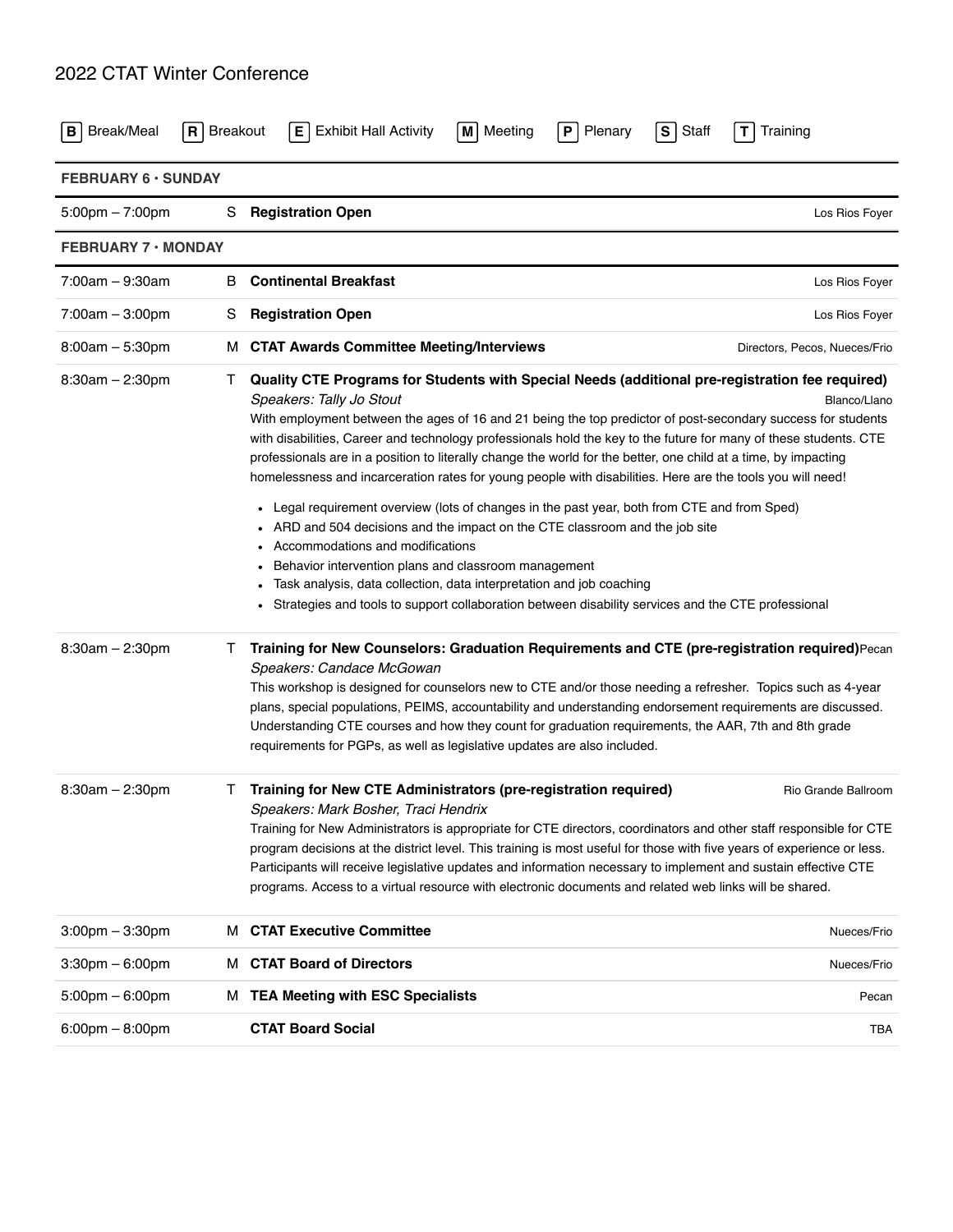| Break/Meal<br>$\mathbf{B}$  | <b>Exhibit Hall Activity</b><br><b>Breakout</b><br>Meeting<br>P<br>Plenary<br>S<br>Staff<br>T<br>$\mathbf{R}$<br>E<br>M<br>Training                                                                                                                                                                                                                                                                                                                                                                                                                                                                                                                                                                                                                                                                                                                                                                                                                                                                                                                                                                                                                                                                                                                                                                      |                     |
|-----------------------------|----------------------------------------------------------------------------------------------------------------------------------------------------------------------------------------------------------------------------------------------------------------------------------------------------------------------------------------------------------------------------------------------------------------------------------------------------------------------------------------------------------------------------------------------------------------------------------------------------------------------------------------------------------------------------------------------------------------------------------------------------------------------------------------------------------------------------------------------------------------------------------------------------------------------------------------------------------------------------------------------------------------------------------------------------------------------------------------------------------------------------------------------------------------------------------------------------------------------------------------------------------------------------------------------------------|---------------------|
| <b>FEBRUARY 8 · TUESDAY</b> |                                                                                                                                                                                                                                                                                                                                                                                                                                                                                                                                                                                                                                                                                                                                                                                                                                                                                                                                                                                                                                                                                                                                                                                                                                                                                                          |                     |
| 7:00am - 9:30am             | <b>Continental Breakfast</b><br>B                                                                                                                                                                                                                                                                                                                                                                                                                                                                                                                                                                                                                                                                                                                                                                                                                                                                                                                                                                                                                                                                                                                                                                                                                                                                        | Regency East        |
| $7:00am - 4:00pm$           | <b>Registration Open</b><br>S                                                                                                                                                                                                                                                                                                                                                                                                                                                                                                                                                                                                                                                                                                                                                                                                                                                                                                                                                                                                                                                                                                                                                                                                                                                                            | Los Rios Foyer      |
| $8:00am - 5:00pm$           | <b>Solutions Center Open</b><br>Е                                                                                                                                                                                                                                                                                                                                                                                                                                                                                                                                                                                                                                                                                                                                                                                                                                                                                                                                                                                                                                                                                                                                                                                                                                                                        | <b>Regency East</b> |
| $8:30am - 10:00am$          | <b>Opening General Session</b><br>P<br>Keynote Speaker:<br>Jim Morris was a high school science teacher and coach in west Texas who miraculously made it to the Major<br>Leagues at the age of 35. His life story made cinematic history with the heartwarming and unforgettable Disney<br>movie The Rookie starring Dennis Quaid. Jim pitched for two seasons for the Tampa Bay Devil Rays reaching<br>speeds up to 102 mph and chose to retire to raise his children. Since 2002, Jim has been a highly sought after<br>motivational speaker traveling around the work inspiring audiences to follow their dreams and never give up. In<br>his latest book, Dream Makers: Surround Yourself With the Best To Be Your Best, Jim shares more of his<br>incredible life story including the people who helped make him the success he is today: his Dream Makers. Jim<br>has been honored to receive a Lifetime Achievement award from the Bobby Bragan Youth Foundation and has<br>been involved with BCFS, Arms of Hope, Texas Youth Commission and other philanthropic efforts. He launched<br>his own Foundation, Jim "The Rookie" Morris Foundation, in 2015, giving back to underserved communities and<br>children. Jim and his wife, Shawna, have raised five children and live near San Antonio. | <b>Regency West</b> |
| $10:00$ am - 10:45am        | <b>AM Solutions Center Walkabout</b><br>Е                                                                                                                                                                                                                                                                                                                                                                                                                                                                                                                                                                                                                                                                                                                                                                                                                                                                                                                                                                                                                                                                                                                                                                                                                                                                | Regency East        |
| $10:45$ am - 11:30am        | <b>Bridging the Gaps with CTE Summer Camps</b><br>H.<br>Speakers: Barbara White, Debbie Schaefer, Justin Gomez, Nicole Esparza, Ruth Perez<br>Are you wondering how to introduce your robust CTE programs to 5th grade and 8th grade students as they<br>transition to the next educational level? You too can host a CTE Bridge Camp to introduce students to all of the<br>CTE clusters and programs you offer in your district.                                                                                                                                                                                                                                                                                                                                                                                                                                                                                                                                                                                                                                                                                                                                                                                                                                                                       | Pecan               |
| $10:45$ am - 11:30am        | <b>Building Relationships: Linking Personal Connections to Academic Success</b><br>H.<br><b>Speakers: Matthew Rosas</b><br>Successful classrooms happen when relationships are built. At-risk students must feel heard, respected, and<br>listened to as individuals in order to achieve academically. This session will explore the concepts of student self-<br>efficacy, persistence, and persistent relationship building in order to build a foundation for academic success for<br>even the most difficult of students.                                                                                                                                                                                                                                                                                                                                                                                                                                                                                                                                                                                                                                                                                                                                                                            | Pecos               |
| $10:45$ am - 11:30am        | <b>Changing the CTE Culture</b><br>H.<br>Speakers: Carrie Chandler, Kimberly Harris<br>Square peg? Round hole? Do you feel like you want to yell, "My class matters, too!" CTE courses are NOT just<br>another elective! CTE people understand CCMR, Outcome Bonuses, Certifications, Accountability, and more, but<br>does everyone else? As Robert Boyce stated, "Knowledge is power. Knowledge shared is power multiplied." You<br>will NOT want to miss this 45 minute session where we take a dive into marketing, promoting, and branding your<br>CTE Programs of Study to increase student performance, campus support, and community involvement!                                                                                                                                                                                                                                                                                                                                                                                                                                                                                                                                                                                                                                                | Frio                |
| $10:45$ am - 11:30am        | <b>Completing the Journey through Work-Based Learning</b><br>R.<br>Speakers: Kayla Yates, Whitney Weaver<br>In this session we will share information about Deer Park ISD's successful Work-Based Learning program. The<br>presentation will include a deep dive into our seven distinct Work-Based Learning opportunities provided to<br>students through Practicum classes. It will include recruitment practices, documentation, community and district<br>job placements, and challenges that accompany WBL.                                                                                                                                                                                                                                                                                                                                                                                                                                                                                                                                                                                                                                                                                                                                                                                         | <b>Nueces</b>       |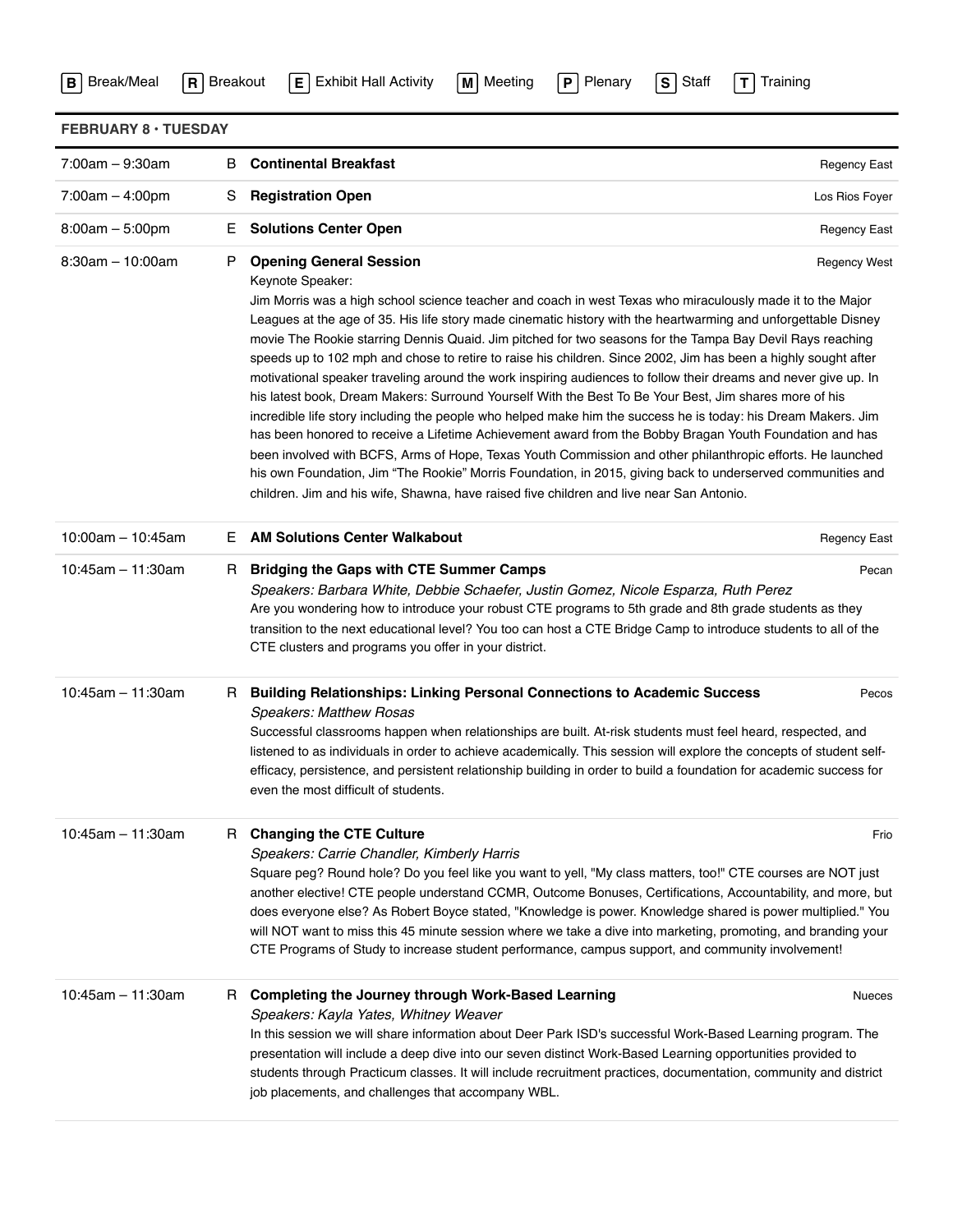| 10:45am - 11:30am    | н  | Industry Based Certifications with Certiport (exhibitor content)<br>Speakers: Clay Hagblom<br>Certification the full pathway for student success, Learn, Practice, Certify and Advance. We'll also be detailing<br>the certifications on the Texas approved IBC list.                                                                                                                                                                                                                                                                                                                                                                                                                                                                                                                                                                                                                                                                                                                                                                                                                                                                                                                                                                                                                                                                                                                                                                                                                                | Blanco            |
|----------------------|----|------------------------------------------------------------------------------------------------------------------------------------------------------------------------------------------------------------------------------------------------------------------------------------------------------------------------------------------------------------------------------------------------------------------------------------------------------------------------------------------------------------------------------------------------------------------------------------------------------------------------------------------------------------------------------------------------------------------------------------------------------------------------------------------------------------------------------------------------------------------------------------------------------------------------------------------------------------------------------------------------------------------------------------------------------------------------------------------------------------------------------------------------------------------------------------------------------------------------------------------------------------------------------------------------------------------------------------------------------------------------------------------------------------------------------------------------------------------------------------------------------|-------------------|
| $10:45$ am - 11:30am | H. | Insuring Students Successful Careers in Risk Management & Insurance (exhibitor content) Llano<br>Speakers: Bob Rogers, Jennifer Baker, Jennifer Edenfield, Russell VanHoose<br>The National Alliance for Insurance Education and Research has been the premier provider for insurance and<br>risk management professionals for over 50 years. As a staggering number of insurance professionals will be<br>eligible to retire over the next few years, we began to dream about how we might create a pathway for young<br>people to learn about and gain an interest in the insurance and risk management industry. The CISR High<br>School program was born out of that goal. Students who complete our program gain five industry-based<br>certifications (IBC) that make up the designation, Certified Insurance Service Representative. This session will<br>outline how our organization can help high school CTE students to gain industry knowledge and skills while<br>working toward an industry-based certification and a paid internship in the RMI field. We will also share lessons<br>learned and future plans for continued improvement, implementation, and success. Insight will be provided by<br>the CTE Directors at two of our districts, Alief ISD and Lake Worth ISD. This session will provide great<br>collaboration around getting students into this high-demand, high=wage career field straight out of high school,<br>or continuing on into one of our college models. |                   |
| $10:45$ am - 11:30am | H. | Journey of a CTE Center<br>Speakers: Alison Belliveau<br>In this session attendees will learn about the process of opening a CTE Center (I have opened two facilities in<br>two different districts). The ups and downs of starting new programs and building a new building. Bring your<br>questions and have a great discussion of answers with other attendees. We will also have a virtual tour of our<br>facility.                                                                                                                                                                                                                                                                                                                                                                                                                                                                                                                                                                                                                                                                                                                                                                                                                                                                                                                                                                                                                                                                              | Rio Grande East   |
| $10:45$ am - 11:30am | н  | The TEA Statewide Technical Assistance Grant - Great Resources for All CTE Teachers<br>Speakers: Ruthie Kneupper<br>Education Service Center, Region, the contractor for the TEA Statewide Teacher Technical Assistance Grant is<br>excited to share news about this now opportunity for CTE teachers (new and veteran) across the state. We will<br>give an overview of the components of the grant, and highlight features.                                                                                                                                                                                                                                                                                                                                                                                                                                                                                                                                                                                                                                                                                                                                                                                                                                                                                                                                                                                                                                                                        | Rio Grande West   |
| $10:45$ am - 11:30am | R. | Top 10 Ways to Ignite Your Teaching! (exhibitor content)<br>Speakers: Michael Gecawich, Robin Wardle Gecawich<br>Get ready to supercharge your teaching and to motivate your students! This workshop is lead by six time<br>student-voted "teacher of the year" and finalist for Disney's American Teacher Award, Michael Gecawich who is<br>also the founder/CEO of B.E. Publishing, EduTyping.com, and eReadiness.com. Michael will share his top 10<br>ways that will take your teaching to another level. Veteran and new teachers alike will love this uplifting and<br>motivational workshop. No matter what your teaching style is, you'll get your "teaching battery" recharged by<br>learning a host of foundational strategies, tips, and techniques that can be tweaked to use in any classroom<br>setting. If you're a teacher, this is a "must-attend" session.                                                                                                                                                                                                                                                                                                                                                                                                                                                                                                                                                                                                                         | <b>Directors</b>  |
| $10:45$ am - 11:30am | н  | <b>Upgraded Career Exploration: Explore Like Never Before</b><br>Speakers: Amelia Reeves, Lorena Knight<br>In this session, participants will discover what the Texas Workforce Commission and Workforce Board Education<br>Outreach teams are doing to reinvent the way students explore careers. Specifically, they are working with<br>external partners to bring virtual reality career exploration experiences and occupation simulations to campuses<br>across the state at no cost to the schools. Learn about their vision for this project and how they are implementing<br>it by leveraging regional and state-level Education Outreach teams who partner with local ISDs to collaborate on<br>career readiness work with students. Participants will also have an opportunity to play with the VR headsets to<br>experience first-hand the occupation simulations students undergo and learn from.                                                                                                                                                                                                                                                                                                                                                                                                                                                                                                                                                                                        | Live Oak          |
| 11:30am $-$ 1:00pm   | в  | Lunch (on your own)                                                                                                                                                                                                                                                                                                                                                                                                                                                                                                                                                                                                                                                                                                                                                                                                                                                                                                                                                                                                                                                                                                                                                                                                                                                                                                                                                                                                                                                                                  | TBA               |
| 11:45am $-$ 12:45pm  | в  | <b>CTAT Area Presidents Luncheon</b>                                                                                                                                                                                                                                                                                                                                                                                                                                                                                                                                                                                                                                                                                                                                                                                                                                                                                                                                                                                                                                                                                                                                                                                                                                                                                                                                                                                                                                                                 | Rio Grande Center |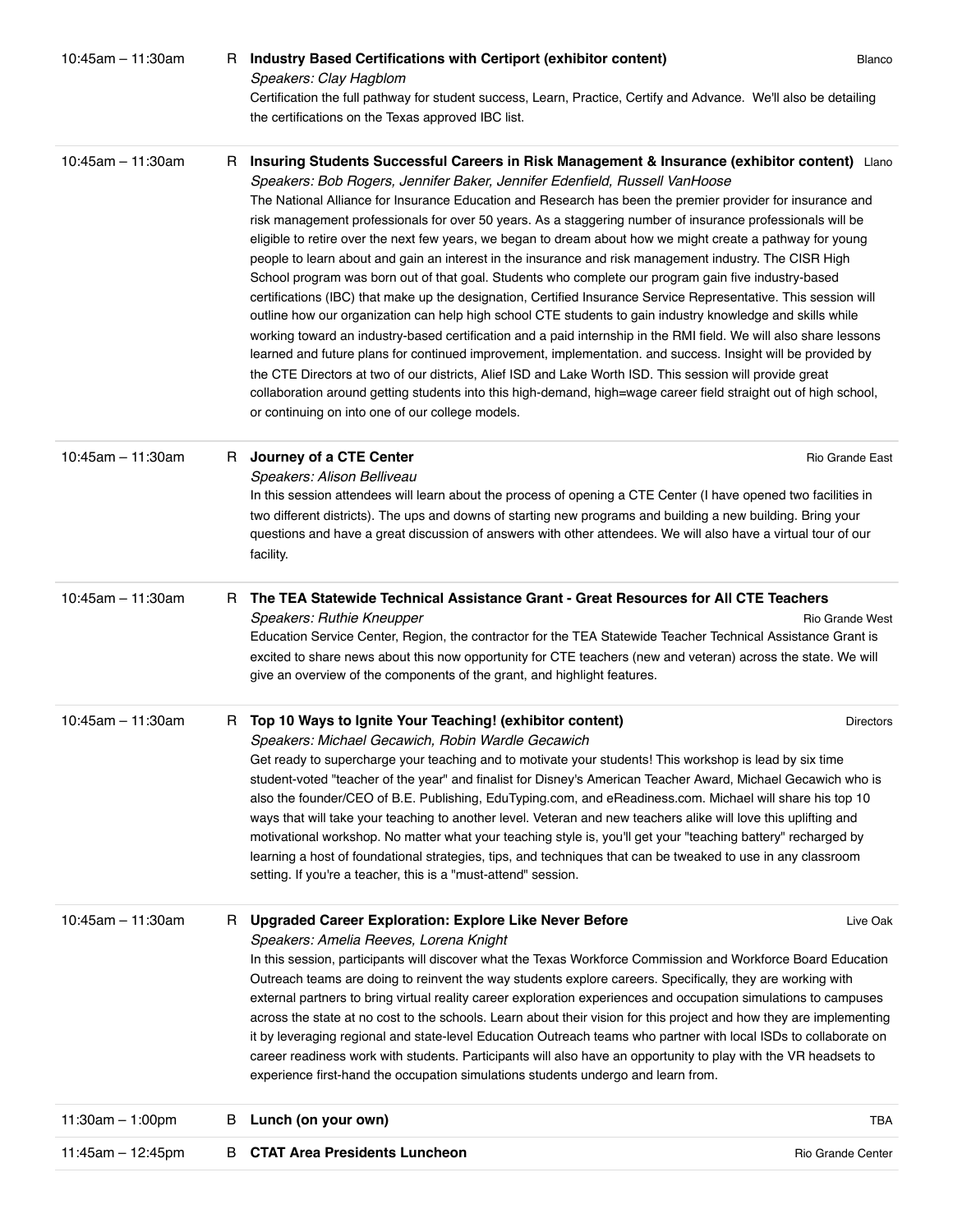| $1:00$ pm $- 1:45$ pm             | <b>Autocoding Fundamentals</b><br>R.<br>Rio Grande West<br>Speakers: Lacy Freeman                                                                                                                                                                                                                                                                                                                                                                                                                                                                                                                                                                                                                                                                                                                                                                                                                      |           |
|-----------------------------------|--------------------------------------------------------------------------------------------------------------------------------------------------------------------------------------------------------------------------------------------------------------------------------------------------------------------------------------------------------------------------------------------------------------------------------------------------------------------------------------------------------------------------------------------------------------------------------------------------------------------------------------------------------------------------------------------------------------------------------------------------------------------------------------------------------------------------------------------------------------------------------------------------------|-----------|
|                                   | The Texas Education Agency now utilizes an autocoding process for determining students' CTE indicator codes.<br>This session will provide counselors, administrators, and superintendents with an overview of the autocoding<br>process, helpful resources, a review of the code tables, and tips to help districts problem-solve and quality-check<br>PEIMS data before submission.                                                                                                                                                                                                                                                                                                                                                                                                                                                                                                                   |           |
| 1:00pm $-$ 1:45pm                 | <b>CTE POS offerings</b><br>H.<br>Speakers: Loretta Herrera<br>Will be reviewing the impact the POS will have on CTE courses                                                                                                                                                                                                                                                                                                                                                                                                                                                                                                                                                                                                                                                                                                                                                                           | Regency 6 |
| 1:00pm $-$ 1:45pm                 | Developing and Growing Partnerships with an Intermediary Perspective<br>н<br>Speakers: Amelia Reeves, Vicki Hayhurst<br>In this session, learn how to utilize relationships with your Education Service Center and Regional Workforce<br>Development Board to grow your partnerships with industry and develop effective work-based learning<br>opportunities. Hear about successes and lessons learned, the benefits of working with an intermediary, and how<br>to identify key players in industry partnerships. Attendees will leave this session with implementable steps to                                                                                                                                                                                                                                                                                                                      | Live Oak  |
| $1:00 \text{pm} - 1:45 \text{pm}$ | make the most our of their time and capacity in developing effective partnerships.<br>Engaging Students in the 21st Century with STEM Curriculum (exhibitor content)<br>н<br>Speakers: Mark Johnson<br>STEM is an essential component of 21st-century education. Integrating STEM into the classroom promotes<br>logical thinking, a solutions-oriented mindset and gets all students excited to learn. In this session, we'll highlight<br>iCEV's newest content area-STEM and how the curriculum can be integrated into your classroom regardless of<br>funding, space or teacher experience. iCEV's STEM curriculum can be a helpful tool whether you teach STEM,<br>core subjects or electives.                                                                                                                                                                                                    | Blanco    |
| $1:00$ pm $- 1:45$ pm             | <b>Equitable Access to CTE Programs</b><br>R.<br>Speakers: Elizabeth Green<br>How can I be sure my CTE pathways and programs are open to all students? In this session, you will examine<br>CTE program entry through the lens of equitable access. You'll identify some common barriers to CTE pathways<br>that you might not have noticed before and some strategies to open doors for student opportunity. You'll also<br>receive some tips for quality work-based learning experiences for students that are sometimes hard to place.                                                                                                                                                                                                                                                                                                                                                              | Pecos     |
| 1:00pm $-$ 1:45pm                 | IBCs - Industry Based Certifications and Accountability - A Roadmap to Success<br>Speakers: Bobbye Hylton, Jackie Simmonds, Ruthie Kneupper, Twila Johnson<br>CTE instruction aims at developing foundational skills, core workplace competencies, and specific skill<br>competencies in various occupational areas. Internships, practicums, cooperative education, school-based<br>enterprises, dual enrollment programs, and apprenticeships are a few venues that deliver CTE by providing<br>meaningful opportunities for leaners to apply their academic and technical skills. We serve the career and<br>education community through targeted support for CTE compliance, program development and implementation<br>with rigor and relevancy; bridging with postsecondary education and industry partners to build a global workforce,<br>quality education programs and 21st century learners. | Regency 5 |
| 1:00pm $-$ 1:45pm                 | <b>Master of Two Trades</b><br>R<br>Speakers: Courtney Sharkey, Sari McCoy<br>The exciting growth of CCRSM and CTE has triggered an influx of teachers in the classroom who are hired<br>directly from industry. These industry experts are highly qualified in their fields but often lack capacity as<br>instructional experts.<br>Our goal in Richardson ISD is to find ways to build instructional capacity in our CTE/CCRSM teachers in an effort<br>to positively impact student achievement, to increase teacher retention, and to develop teachers who are truly a<br>Master of Two Trades. Join us to learn more about our CTE New Teacher Academy, our PLC curriculum work,<br>and more!                                                                                                                                                                                                     | Frio      |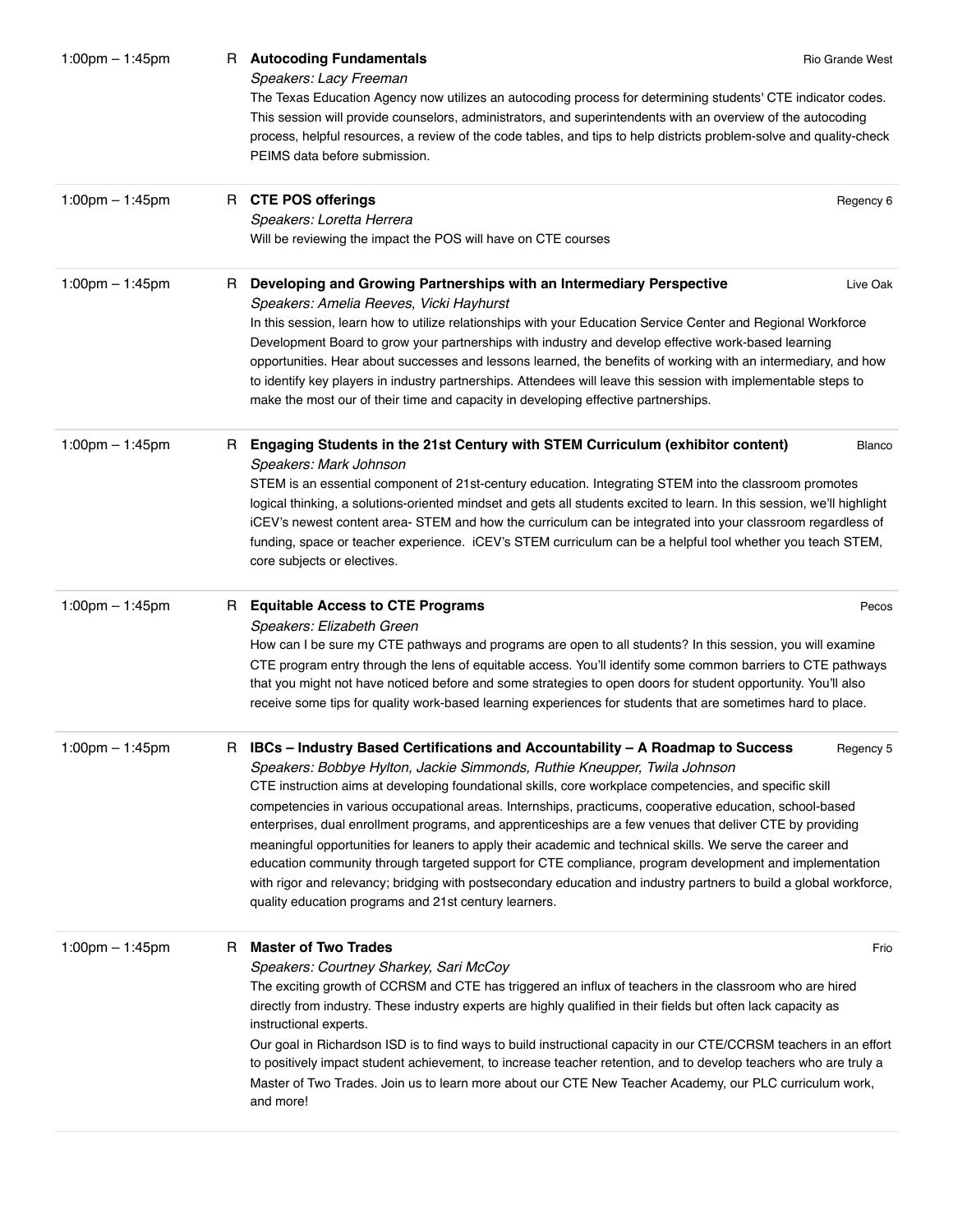| $1:00$ pm $- 1:45$ pm | <b>Middle School Career Exploration Camp</b><br>R.<br><b>Nueces</b><br>Speakers: Jason Cooper<br>Come hear how Lewisville ISD launched a middle school Career Exploration Camp simultaneously at two<br>different campuses over the summer, including some potential ideas for how this can be implemented at a school<br>district of any size.                                                                                                                                                                                                                                                                                                                                                                                                                                                                                                                                           |
|-----------------------|-------------------------------------------------------------------------------------------------------------------------------------------------------------------------------------------------------------------------------------------------------------------------------------------------------------------------------------------------------------------------------------------------------------------------------------------------------------------------------------------------------------------------------------------------------------------------------------------------------------------------------------------------------------------------------------------------------------------------------------------------------------------------------------------------------------------------------------------------------------------------------------------|
| 1:00pm $-$ 1:45pm     | New and Aspiring CTE Administrators -- Surviving Year 1<br>Regency 4<br>H.<br>Speakers: Alex Everett, Brooke Martine, Kim Wrick, Misty Houston, Samuel Hernandez<br>Where to find help in your new role when you don't know what you don't know! This presentation is designed for<br>brand new and aspiring CTE Administrators. We will highlight PEIMS Data, required documentation, an<br>overview of State funding, special populations and CTE, and CCMR accountability.                                                                                                                                                                                                                                                                                                                                                                                                             |
| 1:00pm $-$ 1:45pm     | R PBL in the CTE Classroom And Beyond!<br>Pecan<br>Speakers: Calee Jaskula<br>CTE teachers have been engaging in project-based learning forever. It's just what we do! But, how do you cross<br>the subject-area borders and move away from contained classroom instruction to collaborative, big picture, high<br>level and student-led learning? CAST Lead High School is elevating students by engaging in cross-curricular,<br>whole-campus PBL projects that are drastically moving the needle on student engagement and performance<br>whilst deepening community impact. Attendees will engage in a highly engaging session and walk away with a<br>project framework to take back to their teams for future implementation.                                                                                                                                                       |
| $1:00$ pm $- 1:45$ pm | R Practicum Monthly<br>Rio Grande East<br>Speakers: Amanda Holman, Heidi Pease, Whitney Weddel<br>Join us as we discuss how we built a professional learning community (PLC) around Work Based Learning in<br>East Central ISD. We gather once per month to stay up to date on district policies, development of documents<br>and procedures, and to swap ideas around WBL.                                                                                                                                                                                                                                                                                                                                                                                                                                                                                                               |
| 1:00pm $-$ 1:45pm     | R WeTeach_CS and You Can Too! (exhibitor content)<br>Llano<br>Speakers: Carol Fletcher<br>Careers in computing such as software development and cybersecurity are in extremely high demand but less<br>than 5% of Texas high school students take any kind of computer science course. This session will help<br>educators and CTE administrators understand computer science related career opportunities, what does and<br>doesn't count as computer science in schools, and how to build a robust and diverse K-12 computer science or<br>cybersecurity program of study in their district that will prepare students for post-secondary success in college,<br>careers and the military.                                                                                                                                                                                              |
| $2:00$ pm $- 2:45$ pm | R Automating Your CTE and CCMR Data Collection and Calculations (exhibitor content)<br><b>Blanco</b><br>Speakers: Sammy Larbi<br>Do you have a system for tracking certifications? How are you tracking Performance Acknowledgements and<br>CCMR? Do you have a way to measure your CTE Programs? Let us help you with all your CTE data needs so<br>that you have your data at your fingertips at all times. A one-stop CTE shop!                                                                                                                                                                                                                                                                                                                                                                                                                                                        |
| $2:00$ pm $- 2:45$ pm | Business Partners that Build - Experience, Excitement, & Basketball Courts!<br>Regency 6<br>R.<br>Speakers: Peggy Mica, Jessica Ziehr, Julia McKenzie<br>Come learn how the Covalent Foundation and Round Rock ISD worked together to build two playground<br>basketball courts! In both 2019 and 2021, the Covalent Foundation hosted the RangerACE Construction Camp,<br>a 2-week summer camp in the Round Rock ISD. Campers, led by professional construction workers, planned<br>and built new basketball courts on the grounds of Title I elementary schools to achieve the Camp's goals:<br>teaching middle and high school students about viable careers in the construction industry, and giving back to<br>the community. The Covalent Foundation and Camp work with all of their partner construction firms and<br>sponsors to donate their expertise AND all of the materials! |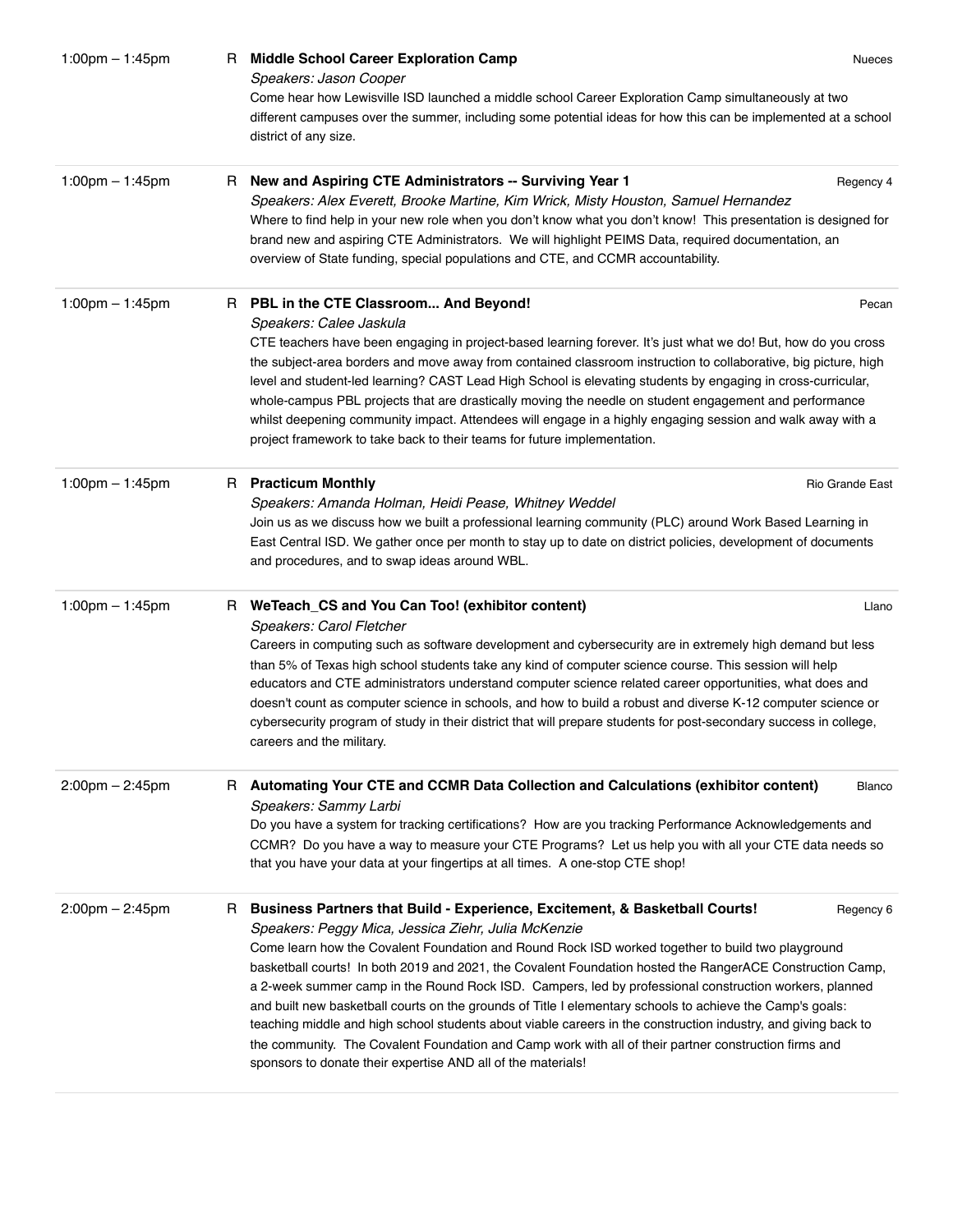| $2:00$ pm $- 2:45$ pm             |    | R Bye Bye French Fries; High School Students Can Start a Drone Business<br>Speakers: Joe Paneitz<br>Did you know that students, at 16 years old, are building a successful certified, professional, skilled, and<br>successful drone business while in high school? Yes, it is actually already happening and has been for years.<br>Come learn from the 2020 Region IV Texas Teacher of the Year as you take a journey through the skills, scope,<br>and sequence of a drone teacher. You will learn how to launch your own drone class or integrate into another<br>class. As well, you will learn practical drone skills, knowledge, and information that is critical when flying and/or<br>teaching drone education. | Pecos |
|-----------------------------------|----|--------------------------------------------------------------------------------------------------------------------------------------------------------------------------------------------------------------------------------------------------------------------------------------------------------------------------------------------------------------------------------------------------------------------------------------------------------------------------------------------------------------------------------------------------------------------------------------------------------------------------------------------------------------------------------------------------------------------------|-------|
| $2:00 \text{pm} - 2:45 \text{pm}$ |    | R CCR + School Culture = Student Success<br>Live Oak<br>Speakers: Dana Boyer, Laura Willard, Tally Jo Stout<br>Want to increase College & Career Readiness (CCR)? It starts with school culture. This session will discuss how<br>a school district looked first at creating a goal-driven, collaborative school climate before they turned to the data.<br>As our team-centered approach grew, our CCR began to rise and student success grew. Join our discussion as<br>we overview our path to a better postsecondary future for our students.                                                                                                                                                                        |       |
| $2:00 \text{pm} - 2:45 \text{pm}$ | H. | <b>Comprehensive Local Needs Assessment</b><br>Rio Grande West<br>Speakers: Dale Fowler, Marcette Kilgore<br>This session will provide participants with a thorough understanding of the Perkins V required Comprehensive<br>Local Needs Assessment (CLNA). LEAs must submit a CLNA between February 7, 2022 and May 6, 2022 to be<br>eligible to apply for Perkins funding. The session will address the process for completing the CLNA and will<br>assist participants in identifying resources needed for completing and submitting the CLNA.                                                                                                                                                                        |       |
| $2:00 \text{pm} - 2:45 \text{pm}$ |    | R Creating the CTE Student Pipeline<br><b>Nueces</b><br>Speakers: Jeannie Knierim<br>Participants will learn how to build a pipeline of CTE students by focusing on Career Awareness activities at the<br>Elementary level and Career Exploration activities at the Middle School level. We will also share how we are<br>helping students have the room in their schedule and the time to "do it all" in high school by beginning many of<br>our high school courses in 7th and 8th grade.                                                                                                                                                                                                                              |       |
| $2:00 \text{pm} - 2:45 \text{pm}$ |    | R CTE Onboarding<br>Rio Grande East<br>Speakers: Amanda Holman, Heidi Pease, Whitney Weddel<br>CTE teachers have different needs when entering the teaching profession compared to a new teacher straight<br>out of college. We have a CTE onboarding cohort that gets specialized training each month and coaching from<br>the department chair and the CTE/SpEd Transition Facilitator.                                                                                                                                                                                                                                                                                                                                |       |
| $2:00 \text{pm} - 2:45 \text{pm}$ |    | R Developing and Managing the IBC Process<br>Speakers: Amber Ham, Latasha Wilson, Traci Hendrix<br>In this session, Pflugerville ISD will share tools and resources used to implement a 3-year IBC plan, readiness<br>guides and monitoring documentation to identify a successful A-F accountability system.                                                                                                                                                                                                                                                                                                                                                                                                            | Frio  |
| $2:00 \text{pm} - 2:45 \text{pm}$ |    | R Educational Extension Opportunities with Enterprise Learning Labs<br><b>Directors</b><br>Speakers: Adam Frenzel<br>Four Enterprise Learning Labs, each representing a different CTE program area, operate out of James Reese<br>Career and Technical Center in Fort Bend ISD. These learning labs are front-facing business entities operated<br>within the district that are open to the public for service and staffed with dedicated Learning Lab Managers. The<br>Enterprise Learning Labs run independently but coordinate in conjunction with instruction. This informational<br>session will share the goals, structure, planning, benefits, and hurdles we face operating these enterprise labs.               |       |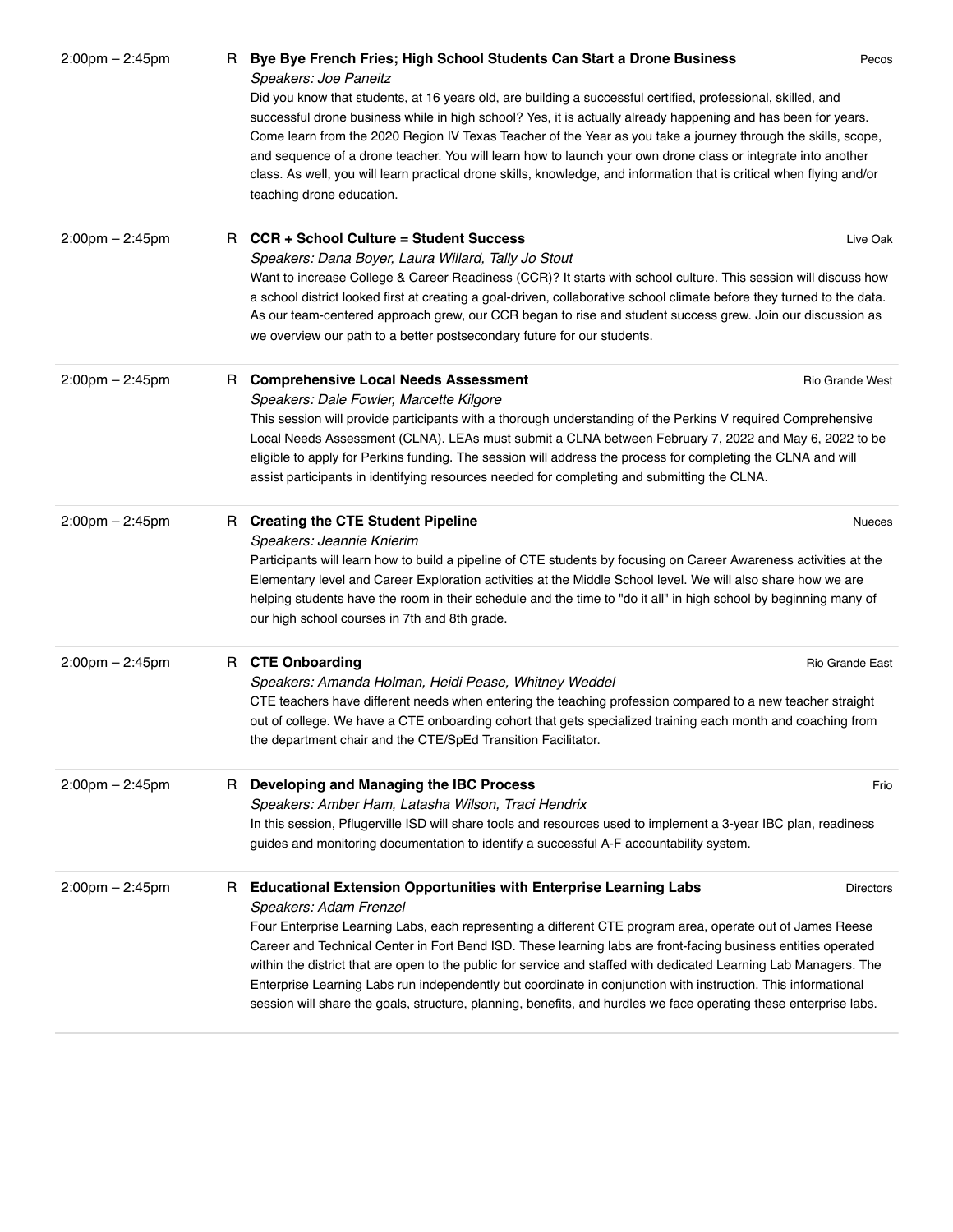| $2:00 \text{pm} - 2:45 \text{pm}$ |    | R Growing CTE Leaders in your own backyard!<br>Speakers: Debbie Schaefer, Joshua Roberts, Nicole Esparza<br>Do you have campus and central office CTE leadership positions open up with no or limited qualified staff to fill<br>them? Northside ISD has created a CTE Leadership Development Program for budding leaders to grow and<br>teach the skills and knowledge needed to lead CTE programs, staff, and students. Monthly our cohort learns<br>about the many facets of moving into leadership and CTE components that you would not necessary be exposed<br>to as a teacher or candidate in educational leadership.                                                                                                                                                                                             | Pecan               |
|-----------------------------------|----|--------------------------------------------------------------------------------------------------------------------------------------------------------------------------------------------------------------------------------------------------------------------------------------------------------------------------------------------------------------------------------------------------------------------------------------------------------------------------------------------------------------------------------------------------------------------------------------------------------------------------------------------------------------------------------------------------------------------------------------------------------------------------------------------------------------------------|---------------------|
| $2:00 \text{pm} - 2:45 \text{pm}$ | R. | R <sup>3</sup> : Recruitment, retention, and rewarding: Compensating your CTE Teachers.<br>Speakers: Jessica Burrow, Paul Boff<br>Do you offer stipends, extra days on contracts, value-added payments to your CTE teachers? In this session we<br>will be discussing our Districts' framework; however, we want to hear from you and how you 'make it rain' in<br>compensation to your CTE teachers. Come learn from CTE leaders across the state about how they recruit,<br>retain, and reward!                                                                                                                                                                                                                                                                                                                        | Regency 5           |
| $2:00$ pm $- 2:45$ pm             | н  | Why Xello is the only program empowering educators to deliver a unified K-12 college and<br>career readiness experience to ALL their students (exhibitor content)<br>Speakers: Shauna Mann<br>With a student-centered approach, help EVERY student more easily connect the dots between their unique<br>qualities, current education plans, and career pathways. At the end of the day, this can lead to greater<br>engagement and achievement rates for your district. Join us for an interactive session where we'll share how<br>Xello supports educators in their day to day, what differentiates Xello from other college and career readiness<br>programs, and how districts in Texas are using Xello to level-up their K-12 college and career related curriculum.                                                | Llano               |
| $2:00 \text{pm} - 2:45 \text{pm}$ | R. | <b>Workforce Solutions: Empowering Students for a Better Future!</b><br>Speakers: Jeannette Lara, David Gutierrez, Jasmine Hernandez<br>Workforce Solutions will present tools and resources to assist educators, and empower students in making more<br>informed decisions about their future. Participants will learn how they may benefit from Labor Market Information,<br>the importance of soft skills, and learn best practices to support students be College and Career Ready.<br>Attendees will also learn how initiatives by the Student HireAbility Navigator team enhance the transition of<br>students with disabilities to Post-Secondary education and employment. Additionally, participants will learn how<br>to connect with their local Workforce Outreach Specialist and Student HireAbility teams. | Regency 4           |
| $2:45$ pm $-3:30$ pm              | E. | <b>PM Solutions Center Walkabout</b>                                                                                                                                                                                                                                                                                                                                                                                                                                                                                                                                                                                                                                                                                                                                                                                     | <b>Regency East</b> |
| $3:30$ pm $-4:30$ pm              | P  | <b>CTE Leadership Roundtable</b><br>Speakers: Mark Bosher<br>Join the statewide peer-to-peer network of seasoned CTE professionals to discuss current issues and events.                                                                                                                                                                                                                                                                                                                                                                                                                                                                                                                                                                                                                                                 | <b>Regency West</b> |
| $4:30 \text{pm} - 5:00 \text{pm}$ |    | M CTAT Area 11 Meeting                                                                                                                                                                                                                                                                                                                                                                                                                                                                                                                                                                                                                                                                                                                                                                                                   | Frio                |
| $4:30 \text{pm} - 5:00 \text{pm}$ |    | M CTAT Area 12 Meeting                                                                                                                                                                                                                                                                                                                                                                                                                                                                                                                                                                                                                                                                                                                                                                                                   | Blanco              |
| $4:30$ pm $-5:00$ pm              |    | M CTAT Area 2 Meeting                                                                                                                                                                                                                                                                                                                                                                                                                                                                                                                                                                                                                                                                                                                                                                                                    | Rio Grande West     |
| $4:30 \text{pm} - 5:00 \text{pm}$ | м  | <b>CTAT Area 3 Meeting</b>                                                                                                                                                                                                                                                                                                                                                                                                                                                                                                                                                                                                                                                                                                                                                                                               | Rio Grande Center   |
| $4:30$ pm $-5:00$ pm              | м  | <b>CTAT Area 4 Meeting</b>                                                                                                                                                                                                                                                                                                                                                                                                                                                                                                                                                                                                                                                                                                                                                                                               | Rio Grande East     |
| $4:30 \text{pm} - 5:00 \text{pm}$ |    | M CTAT Areas 1, 5, 8, 9 and 10 Meetings                                                                                                                                                                                                                                                                                                                                                                                                                                                                                                                                                                                                                                                                                                                                                                                  | <b>Regency West</b> |
| $5:30$ pm $-7:30$ pm              |    | <b>CTAT Social hosted by iCEV</b>                                                                                                                                                                                                                                                                                                                                                                                                                                                                                                                                                                                                                                                                                                                                                                                        | Landry's            |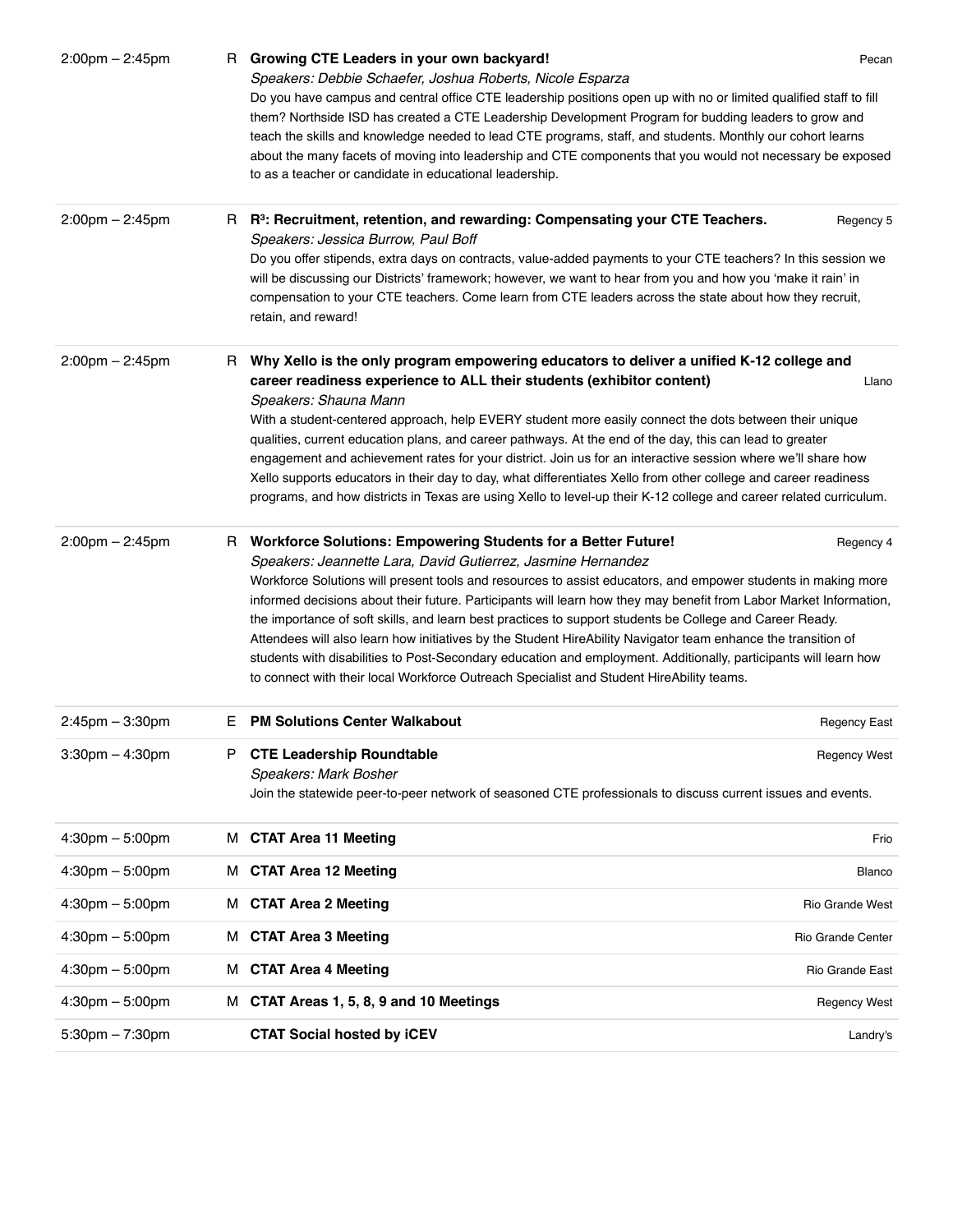|  | <b>B</b> Break/Meal | l R |
|--|---------------------|-----|
|--|---------------------|-----|

| Meeting |  |
|---------|--|
|         |  |

| <b>FEBRUARY 9 · WEDNESDAY</b> |    |                                                                                                                                                                                                                                                                                                                                                                                                                                                                                                                                                                                                                                                                                                                                                                                                                                                                                                                                         |                     |
|-------------------------------|----|-----------------------------------------------------------------------------------------------------------------------------------------------------------------------------------------------------------------------------------------------------------------------------------------------------------------------------------------------------------------------------------------------------------------------------------------------------------------------------------------------------------------------------------------------------------------------------------------------------------------------------------------------------------------------------------------------------------------------------------------------------------------------------------------------------------------------------------------------------------------------------------------------------------------------------------------|---------------------|
| $7:30am - 9:30am$             |    | <b>B</b> Continental Breakfast                                                                                                                                                                                                                                                                                                                                                                                                                                                                                                                                                                                                                                                                                                                                                                                                                                                                                                          | <b>Regency East</b> |
| $8:00am - 10:30am$            | S  | <b>Registration Open</b>                                                                                                                                                                                                                                                                                                                                                                                                                                                                                                                                                                                                                                                                                                                                                                                                                                                                                                                | Los Rios Foyer      |
| $8:00am - 11:00am$            | E. | <b>Solutions Center Open</b>                                                                                                                                                                                                                                                                                                                                                                                                                                                                                                                                                                                                                                                                                                                                                                                                                                                                                                            | <b>Regency East</b> |
| $8:30am - 9:15am$             |    | R College FriYaY<br>Speakers: Amanda Holman, Whitney Weddel<br>Looking to incorporate college, career, or military readiness into your classrooms? We have some awesome<br>ideas of how you can build into your lessons time for college, career, or military readiness. Within our ECHS CTE<br>classrooms we are utilizing College FriYAY as a way to prepare students with critical post-secondary readiness<br>skills.                                                                                                                                                                                                                                                                                                                                                                                                                                                                                                               | Rio Grande East     |
| $8:30am - 9:15am$             |    | R Engaging Teachers Through Cross District PD<br>Speakers: Annette Duvall, Connie Garcia, Kady Donaghey, Suzanne Murr<br>Content specific professional development is difficult to find for most CTE teachers. Our teachers may be the<br>only teacher in a district to teach a course or even a single teacher in a Program of Study(POS). With limited<br>Professional Learning Community (PLC) opportunities for CTE teachers, three districts collaborated on a half-day,<br>teacher-led, cross-district virtual professional development for all CTE Teachers. This PLC was created to<br>encourage networking and collaboration as it relates to their specific program of study, continued learning and<br>engaging partnerships. This presentation will provide insight on how to create a virtual collaboration opportunity<br>across districts to allow for a learning community specific to career cluster and content area. | Frio                |
| $8:30am - 9:15am$             |    | R How Your Students Can Make Big-Time Money in Tech After They Graduate (exhibitor content)<br>Speakers: Danae Hughes<br>As an educator focused on preparing your classrooms for the workforce and engaging your students in their<br>learning, you've got a lot on your plate. Learn how you can implement computer science principles in your<br>classroom, and how you can build your own website using HTML. Each participant will walk away with a website<br>they created themselves, and an HTML cheat sheet that they can use in their classrooms.<br>*Please bring a computer device to this session.                                                                                                                                                                                                                                                                                                                          | Llano               |
| $8:30am - 9:15am$             |    | R Let's Get LIT(eracy) in the CTE Classroom!<br>Speakers: Ashley Canuteson, Rachel Behnke<br>Reading, writing, and listening are not separate subjects - they are all essential skills in preparing students for<br>postsecondary, the workforce, and life! CTE teachers are presented with a wide range of opportunities to<br>incorporate literacy in authentic texts every day. Join us in this interactive session to learn some literacy content<br>and strategies you can use to support students in your content area.                                                                                                                                                                                                                                                                                                                                                                                                           | Live Oak            |
| $8:30am - 9:15am$             |    | R Navigate Workforce Certifications<br>Speakers: Donna McKethan<br>Workforce Certifications How do you navigate the waters of selection, implementation and success? Come<br>aboard as we discuss how Waco ISD CTE navigates the certification ship. From a workforce certification<br>selection process to student success, we will discuss how to make the waters a bit less turbulent.                                                                                                                                                                                                                                                                                                                                                                                                                                                                                                                                               | Pecan               |
| $8:30am - 9:15am$             |    | R Shine Bright Like a Diamond: Student Engagement and CTE Marketing<br>Speakers: Joe Henderson, Katie Campbell<br>In this session, participants will hear how we are highlighting and enhancing student engagement along with<br>marketing our CTE programs. We will share some ideas for you to use in your own district and discuss the<br>importance of being flexible in this constantly changing environment. From Manufacturing Day to COW day to<br>practicums, come to this session to hear how you can get your CTE program to "shine bright like a diamond!"                                                                                                                                                                                                                                                                                                                                                                  | <b>Nueces</b>       |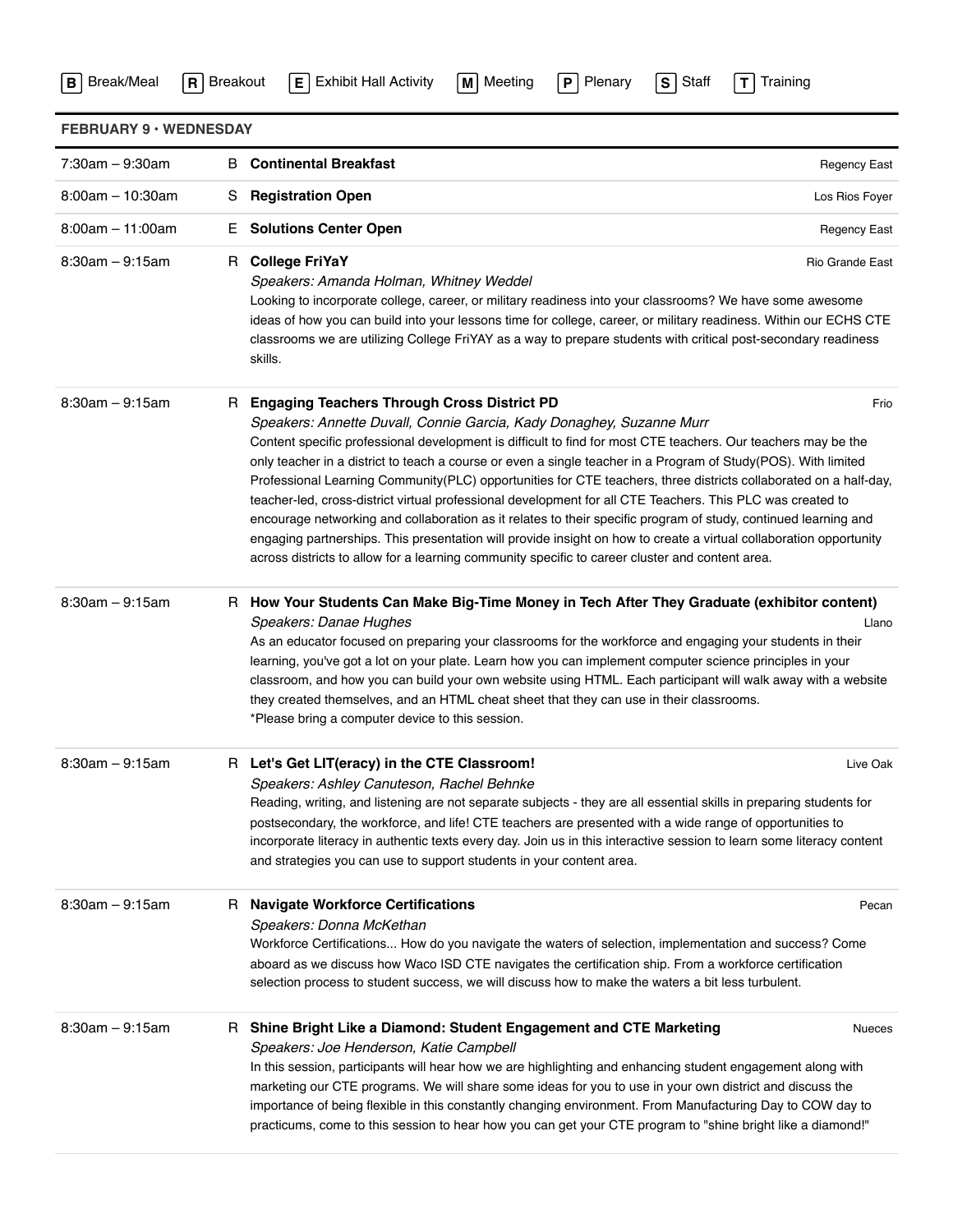| $8:30am - 9:15am$   | R Standards-Based Marketing/Accounting/Business/Entrepreneurship/Economics/Finance<br>Courses, LMS-integrated (exhibitor content)<br><b>Blanco</b><br>Speakers: Liz Brown Evans, Michael Lewis                                                                                                                                                                                                                                                                                                                                                                                                                                                                                                                                                                                                                                                                                                                                                                                     |  |
|---------------------|------------------------------------------------------------------------------------------------------------------------------------------------------------------------------------------------------------------------------------------------------------------------------------------------------------------------------------------------------------------------------------------------------------------------------------------------------------------------------------------------------------------------------------------------------------------------------------------------------------------------------------------------------------------------------------------------------------------------------------------------------------------------------------------------------------------------------------------------------------------------------------------------------------------------------------------------------------------------------------|--|
|                     | BusinessU is a standards-based, interactive curriculum platform with full-year courses including Marketing,<br>Personal Finance, Entrepreneurship, Accounting, Intro to Business, Economics, Management, and Finance.<br>Each course provides a 2-4 day lesson for each standard, starting with video content presented from a group of<br>young, diverse entrepreneurs, and supported with summative (auto-graded) and formative (individual and group<br>activities) assessments, projects, discussions and exams. The Teacher Dashboard provides real-time measuring<br>and monitoring tools, standards-based analytics, group management, tracks student leader efficacy, and custom<br>rubrics. BusinessU can be easily toggled between an in-classroom, fully remote, or hybrid setting. Works on all<br>browsers and devices (PCs, MACs, Chromebooks, iOS, Android) and is fully integrated with Google Classroom,<br>Canvas, Schoology and MS Teams.                       |  |
| $8:30am - 9:15am$   | R TEA CTE Professional Development for Counselors<br>Rio Grande West<br>Speakers: Amy Guadagnoli, Caryn Cavanagh, Linda Wurzbach, Shelley Riedel<br>Join us in this hands-on session exploring the latest in professional development from TEA for CTE Counselors.<br>Participants will learn how TEA is utilizing input from the field to inform new training geared specifically for<br>counselors seeking the latest CTE information and best practices. During session activities, counselors and<br>school administrators will engage with colleagues to deepen their understanding of CTE programs of study,<br>discuss impacts on scheduling, navigate CCMR points, craft vertical alignment plans between middle school and<br>high school programs, and discover how CLNA data can drive their decision making.                                                                                                                                                           |  |
| $8:30am - 9:15am$   | R The great BIG book of everything<br>Pecos<br>Speakers: Jeff Eichman<br>"How do you know where you are; unless you know how you got there?" This session will focus on information<br>and topics that should be addressed in your CTE policy and procedure handbook.                                                                                                                                                                                                                                                                                                                                                                                                                                                                                                                                                                                                                                                                                                              |  |
| $9:30am - 10:15am$  | R Am I prepared if I receive an MOA visit?<br><b>Nueces</b><br>Speakers: Lisa Harrison<br>Each year TEA is required to visit 30 LEAs in Texas to evaluate Office of Civil Rights compliance and CTE best<br>practices. Spend time looking at the OCR and TEA CTE expectations that must be in place to be compliant. The<br>best time to prepare, is before you are notified you are receiving a visit!                                                                                                                                                                                                                                                                                                                                                                                                                                                                                                                                                                            |  |
| $9:30$ am - 10:15am | R Braiding Multiple Funding Sources to Launch and Grow Programs<br>Live Oak<br>Speakers: James Rosebrock, Jerrod Barton, Shanna Howell<br>Rosebud-Lott ISD is a small, rural district in Central Texas that is braiding multiple funding sources to launch<br>innovative and collaborative programs to support regional workforce needs. Learn how this small and mighty<br>district is using TEA (Perkins Reserve Grant, P-TECH Planning and Implementation Grant, TCLAS) and TWC<br>(JET Grant & CTE Dual Credit Equipment Grant) funding to launch a P-TECH focused on welding and<br>cybersecurity and launching a regional collaborative focused on robotics and automation.                                                                                                                                                                                                                                                                                                  |  |
| $9:30$ am - 10:15am | R CTE Research Network Practitioner Training Modules: Understanding and Using CTE Data and<br>Research<br>Pecos<br>Speakers: Cherise Moore<br>The CTE Research Network's mission is to expand the evidence base on CTE, and to strengthen the capacity of<br>researchers and practitioners to conduct, use, and share rigorous CTE research. The CTE Research Network<br>has launched a series of six self-guided training modules to help CTE leaders strengthen their research-savvy.<br>These free courses will strengthen your capacity to access, understand, conduct, and use CTE research. The<br>session will provide an overview of the modules and how to access and use them. Topics include using data for<br>program improvement, designing your program for equity, and communicating about your program using<br>research. Join us to learn more! Each module includes a facilitator's guide, a PowerPoint presentation and<br>handouts and participant activities. |  |